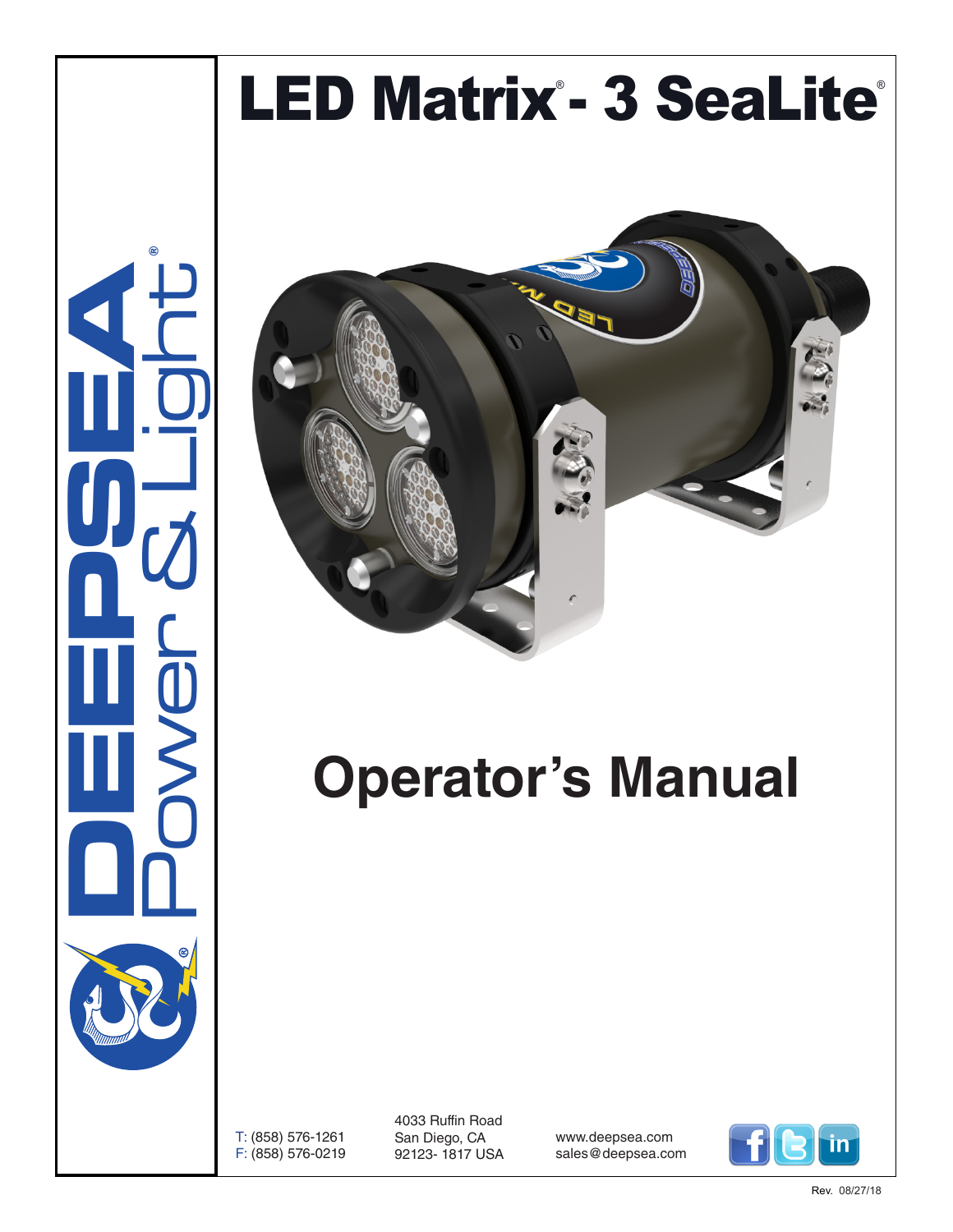# **Specification Overview**

| <b>Mechanical Specifications</b>    |                                                                                                             |  |  |
|-------------------------------------|-------------------------------------------------------------------------------------------------------------|--|--|
| <b>Body Material</b>                | Hard Anodized Aluminum (7075)                                                                               |  |  |
| <b>Window Material</b>              | Sapphire                                                                                                    |  |  |
| <b>Mounts</b>                       | High Strength Stainless Steel Yoke (standard)                                                               |  |  |
| <b>Air Weight</b>                   | 3.98 kg [8.8 lbs]                                                                                           |  |  |
| <b>Water Weight</b>                 | 1.84 kg [4.06 lbs]                                                                                          |  |  |
| <b>Implodible Volume</b>            | 740 cm <sup>3</sup> [45.16 in <sup>3</sup> ]                                                                |  |  |
| <b>Environmental Specifications</b> |                                                                                                             |  |  |
| <b>Depth Rating</b>                 | 6,000 m [20,000 ft]                                                                                         |  |  |
| <b>Test Pressure</b>                | 10,000 psi                                                                                                  |  |  |
| <b>Operation Temp.</b>              | -10° C to 40° C [14° F to 104° F]                                                                           |  |  |
| <b>Optical Specifications</b>       |                                                                                                             |  |  |
| Color                               | Standard: Day Light White<br>Optional: Red, Blue                                                            |  |  |
| <b>Lumens in the Water</b>          | 18,000 lumens typical                                                                                       |  |  |
| <b>Color Temp</b>                   | Standard: 5000K - 6500K                                                                                     |  |  |
| <b>Beam Pattern (FWHP)</b>          | Flood: 77°<br>Medium: 52°                                                                                   |  |  |
| <b>Electrical Specifications</b>    |                                                                                                             |  |  |
| <b>Input</b>                        | 85 - 150 VAC @ 50/60Hz, 75-200 VDC, 375W max<br>or<br>150 VAC - 250 VAC @ 50/60Hz,<br>200-300 VDC, 375W max |  |  |
| <b>Dimming</b>                      | AC phase control dimmer                                                                                     |  |  |

### **Dimensions Standard Connector**



*\* Specifications subject to change without notice*. 2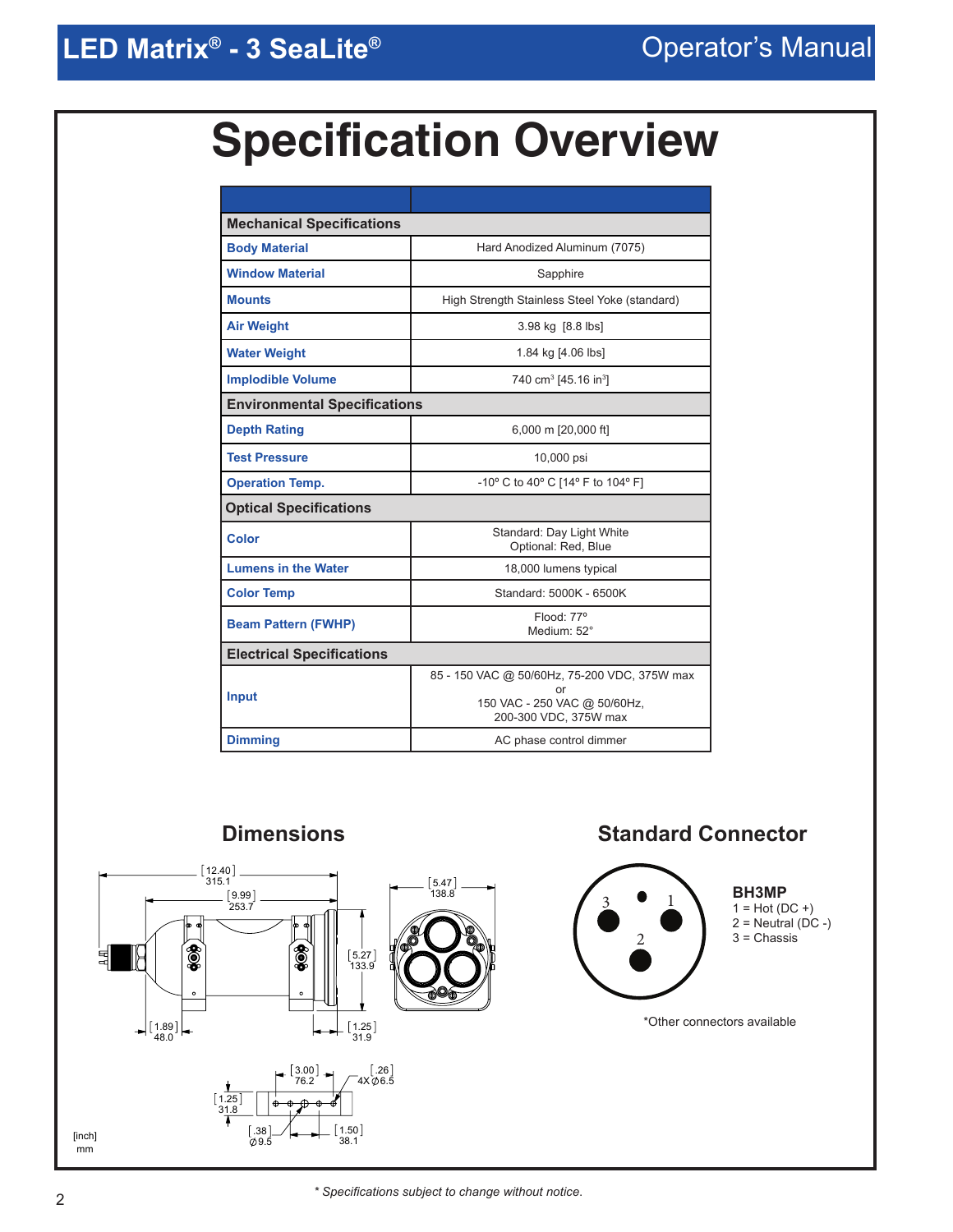# Table of Contents

|                                                          | $5 - 6$ |
|----------------------------------------------------------|---------|
| External Maintenance <b>External Maintenance</b> 2014.05 |         |
|                                                          |         |
|                                                          |         |
|                                                          |         |
|                                                          |         |
|                                                          |         |
|                                                          |         |
|                                                          |         |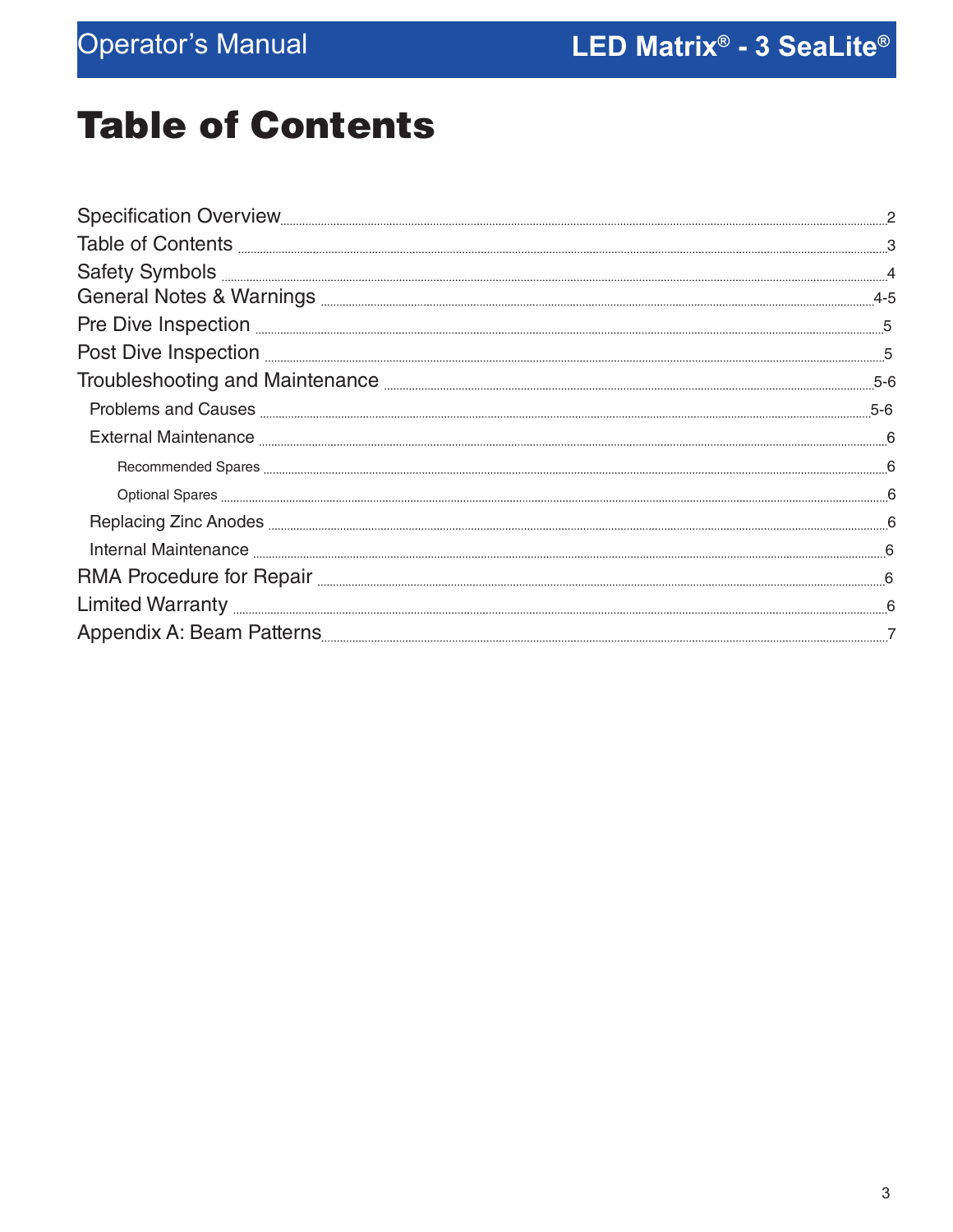# **LED Matrix® - 3 SeaLite®** All the Controllery operator's Manual

## Safety Symbol

In this operator's manual and on the product, safety symbols are used to communicate important safety information. This section is provided to improve understanding of these symbols.



This is the safety alert symbol. It is used to alert you to potential personal injury hazards. Obey all safety messages that follow this symbol to avoid possible injury or death.

DANGER indicates a hazardous situation which, if not avoided, could result in death or serious injury.  $\mathbf{\hat{a}}$  danger

WARNING indicates a hazardous situation which, if not avoided, could result in damage to the product or bodily harm.

CAUTION indicates a hazardous situation which, if not avoided, could result in minor or moderate injury. A CAUTION



**WARNING** 

NOTICE indicates information that relates to the protection of property.

This symbol means read the operator's manual carefully before using the equipment. The operator's manual contains important information on the safe and proper operation of the equipment.

This symbol means always wear safety glasses with side shields or goggles when handling or using this equipment to reduce the risk of eye injury.



This symbol indicates the risk of electrical shock.

### General Notes and Warnings

Do not run this LED Matrix-3 SeaLite outside the recommended voltage range.

Do not remove the set screws in the collar on the LED Matrix-3 SeaLite body as these hold the light body and light head together.

#### WARNING

After each deployment, carefully check to make sure the light has not flooded by shaking and listening for water, or visual inspection for moisture inside the LED window. Also look into the holes on the forward bracket and verify the head is tightly mated to the rear housing. It is possible for some lights to partially flood and then reseal themselves while underwater. Upon surfacing, the light would then be internally pressurized, a potentially dangerous situation. Additionally, if the power remains on when the light has partially flooded, it is possible for electrolytic generation of an explosive mixture of hydrogen and oxygen gases. The Matrix-3 has a unique design to prevent possible internal pressure buildup in that the light head assembly will 'pop' slightly and relieve any internal pressures over 100 psi. If the head looks slightly askew be sure to investigate for possible leaks. If a light appears flooded upon removal from the water as evidenced by water or moisture on the inside of the window, it should be treated as potentially dangerous. Make sure that the power is disconnected as soon as a flooded condition is suspected. Point the light away from persons and valuables.

**Corrosion Warning:** The LED Matrix-3 SeaLite is made from superior strength aluminum alloy 7075 to make it as lightweight as possible. It has been hard anodized and fitted with strategically placed sacrificial zinc anodes to resist corrosion of the body. Be sure to regularly inspect these zincs for depletion and replace them before they are fully corroded. These lights are not designed for long term immersion of more than several weeks. Designers and end users must employ a system-wide corrosion prevention scheme that includes this strong, but less noble metal.

.....................

**Thermal Warning:** The LED Matrix-3 SeaLite has thermal protection designed into the LED light engine and the electronic driver. If the light is operated in air for an extended period of time the useful life the LED's may degrade and the external temperature of the housing will reach temperatures that may be painful to human touch. If the light is operated briefly for testing purposes in air, be sure to let it cool down for a couple of minutes before immersing it in water to minimize thermal shock to the components. It is also a good idea to turn the light off a few seconds prior to removing it from the water as part of normal recovery procedures, as this will minimize buildup of scale on the LED window and housing components.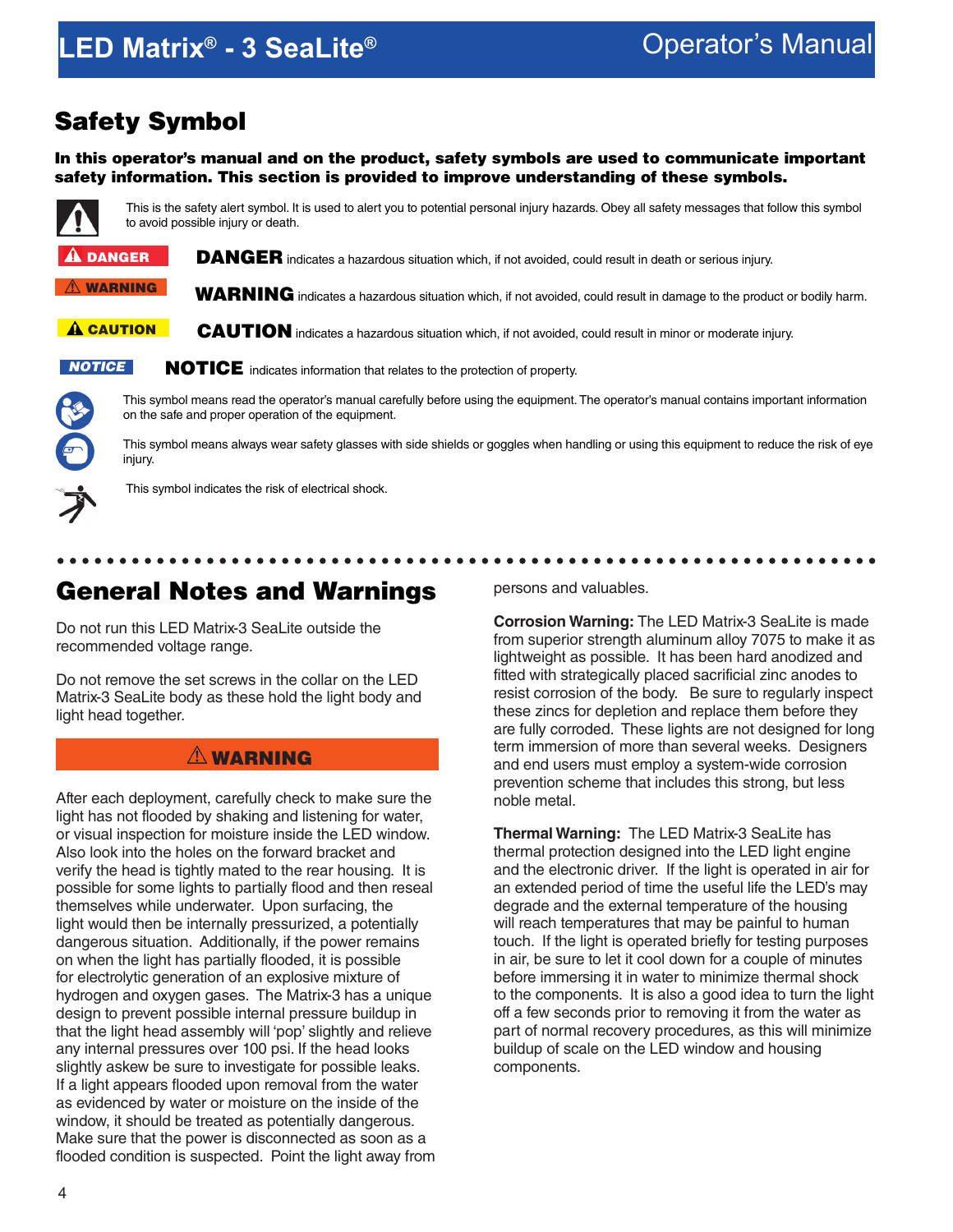# **LED Matrix® - 3 SeaLite** Operator's Manual **®**

#### **A DANGER**

#### A Ground Fault Interrupt should be used whenever high voltage lights are being utilized; when divers are in the water this is especially critical! Do not operate AC-powered lights without a GFCI! Additionally, all high voltage lights should be case grounded for safety.

The light uses a 'high side driver', which means the LED light engine is connected directly to the line. DO NOT allow personnel to come into contact with the LED connections while the light is energized as lethal voltages will be present. Contact DSPL for further information if this is not clear.

## Pre Dive Inspection:

- 1. Ensure the connector is tight. Occasionally twisting of the connector occurs when unscrewing the locking sleeve which will cause it to loosen from the body.
- 2. Engage the locking sleeve and tighten to finger tight, never use a wrench.
- 3. Turn on light to check operation. Turn off and let cool before deployment.
- 4. Check conditions of anodes. Clean and replace as needed.

# Post Dive Inspection:

- 1. Rinse your LED Matrix-3 SeaLite in fresh water after every dive.
- 2. Check conditions of anodes. Clean and replace as needed.
- 3. Wipe sapphire port with a soft clean towel
- 4. Occasionally remove the crash guard and inspect for signs of corrosion or biofouling.
- 5. Grease threads of 316SS screws with AquaShield Lubricant for improved corrosion resistance.

# Troubleshooting and

### **Maintenance**

#### Problems and Causes

There are three main elements of your LED Matrix-3 SeaLite to consider when a problem is detected.

- 1. Connector and cable
- 2. Driver and interface board, including the fuse
- 3. Light engine

If your LED Matrix-3 SeaLite is not operational, make certain power is being delivered to the mating connector on the appropriate pins. If power is being supplied please follow the table below for troubleshooting procedures.

| Problem                   | <b>Problem Cause</b>       | Recommended<br>Action                                                      |
|---------------------------|----------------------------|----------------------------------------------------------------------------|
| Light doesn't<br>turn on. | Not plugged in.            | Secure all connec-<br>tions                                                |
|                           | GFCI tripped.              | Check light for<br>obvious problems,<br>then reset GFCI.                   |
|                           | Cable Defective.           | Check continuity<br>from one end to the<br>other. Meg test if<br>possible. |
|                           | Insufficient volt-<br>age. | Make sure power is<br>adequate.                                            |
|                           |                            | Check position<br>of phase control<br>dimmer.                              |
|                           | Fuse blown.                | Return to factory.                                                         |
|                           | Interface board<br>blown.  | Return to factory.                                                         |
|                           | Driver board<br>blown.     | Return to factory.                                                         |
| Light<br>flooded.         | Water on interior.         | Check for internal<br>pressure by loos-<br>ening connector.                |
|                           |                            | Return to factory.                                                         |

#### External Maintenance

#### **Recommended spares:**

- 1 ea: O-Ring service kit (lint-free wipes (Kimwipes), isopropyl alcohol, DC-111 Silicone Grease, food grade silicone lubricant, dustoff canned air, brass or plastic o-ring removal tool)…. User Supplied
- 1 ea: AquaShield Lubricant 14oz…. User **Supplied**
- 1 ea: LED Matrix-3 SeaLite O-Ring spares kit (P/N: 712-025-607-0A-01)
- 1 ea: LED Matrix-3 SeaLite Replacement Anode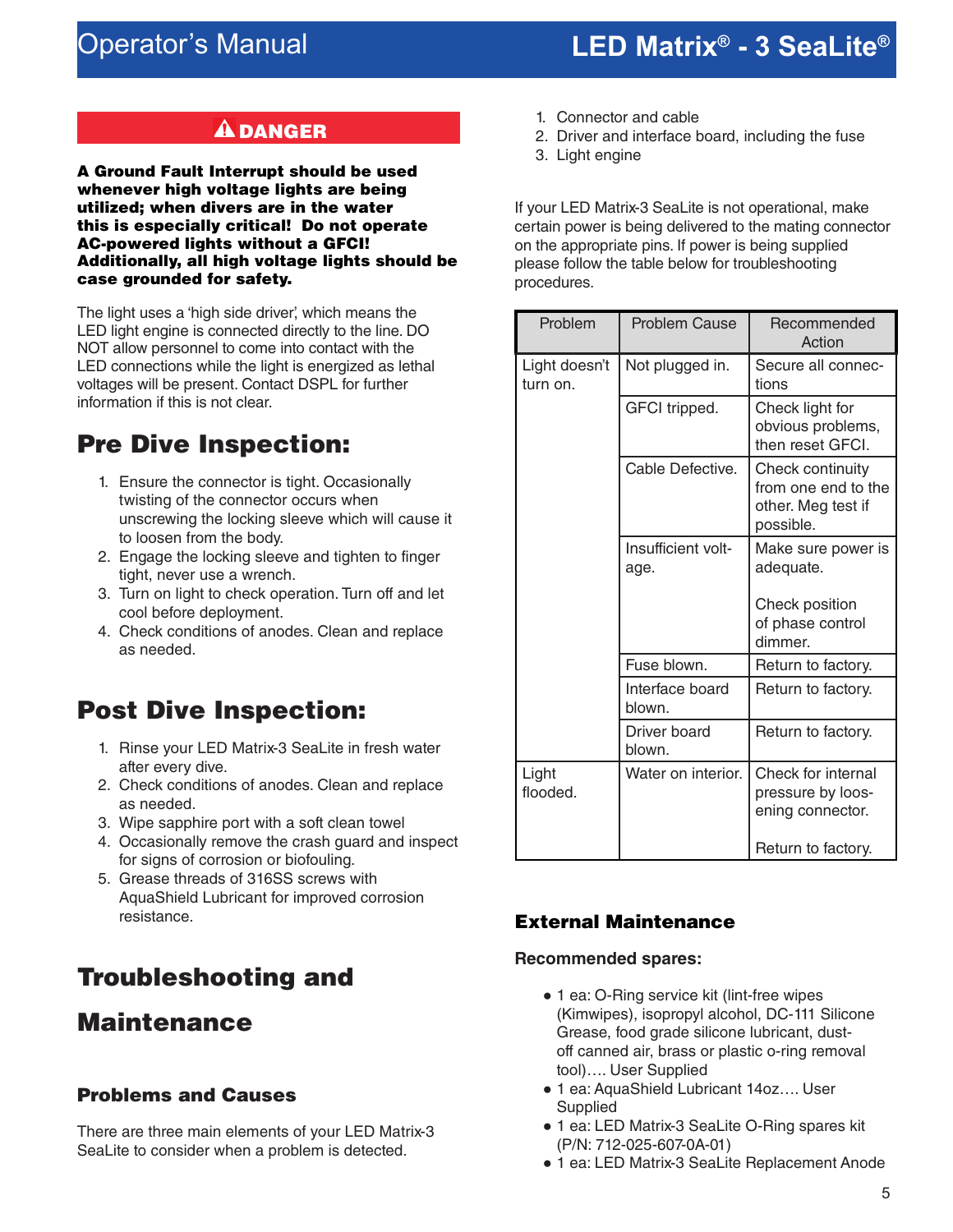Set (P/N: 712-025-608-0A-01)

#### **Optional Spares:**

● 1 ea: Crash Guard (P/N: 712-025-068-0A-01)

#### Replacing the Zinc Anodes

Tools required: Flat blade screwdrivers, Pliers

- 1. Be certain the LED Matrix-3 SeaLite is powered off.
- 2. Using the flat blade screwdriver, remove the 6 screws holding the crash guard to the body. Remove crash guard.
- 3. Using pliers, unscrew the worn anodes.
- 4. Clean surface of light body under anodes with soft cloth and isopropyl alcohol.
- 5. Using AquaShield Lubricant, lube both sides of the nylon washers, external threads of the anode bolt, base of the anodes, internal threads of the mounting hole on the lighthead, and on the surface of the lighthead under the anode.
- 6. Install anodes in lighthead finger tight.
- 7. Using pliers on body of anode, apply LIGHT torque to slightly compress nylon washer. Don't worry about scratching the anode, it will corrode anyway. If excess lubricant is in the tapped hole, the anode bolt will go in slowly as the excess lubricant is displaced and squeezes out.
- 8. Lubricate 316SS tapped screw holes with AquaShield Lubricant.
- 9. Lubricate 316SS screws with AquaShield Lubricant.
- 10.Replace Crash Guard. Replace Screws. Using a flat blade screw driver, tighten to firm.

#### Internal Maintenance

There are no field serviceable parts. Return light to factory.

## RMA Procedure for Repair

Should it be necessary to return your light to the factory, leave the connector partially unscrewed. For warranty and non-warranty repairs please contact DeepSea Power & Light for a RMA number prior to returning your item. Please have your light model number, serial number and any other pertinent information along with a description of the problem, on hand when you call, or include them in a fax or e-mail. When shipping your item, be sure that the freight is pre-paid (CODs will not be accepted) and that the RMA number is clearly printed on the outside of the box.

All shipments should be sent to the address below:

**DeepSea Power & Light Attn: RMA #### 4033 Ruffin Road San Diego, CA 92123-1817 U.S.A Tel: (858) 576-1261 Fax: 858-576-0219 e-mail: RMA@deepsea.com**

# Limited Warranty

Seller warrants that the goods (except internal electronic components) sold under this contract will be free from defect in material and workmanship for a period of one year from the date of shipment from the factory, if they have been properly used. Internal electronic components are warranted for 90 days from the date of shipment from the factory, if they have been properly used. This warranty will be limited to the repair or replacement of parts and the necessary labor and services required to repair the goods. IT IS EXPRESS LY AGREED THAT THIS WARRANTY WILL BE IN LIEU OF ALL WARRANTIES OF FITNESS AND IN LIEU OF THE WARRANTY OF MERCHANTABILITY. This warranty is the exclusive and only warranty to pass with the goods under this contract. No agent, employee, or representative of the Seller has any authority to bind Seller to any information, representation, or warranty concerning the goods sold under this contract, and unless an affirmation, representation, or warranty made by an agent, employee, or representative is specifically included within this contract, it will not be enforceable by Buyer. If notice of defect is given to DeepSea Power & Light LLC within such 90 day or one year warranty period, the sole obligation of DeepSea Power & Light LLC shall be to furnish new or repaired parts free of charge in exchange for parts which have been proved defective and does not include any other costs such as the cost of removal of the defective part, installation, labor, or consequential damages of any kind, the exclusive remedy being to require DeepSea Power & Light LLC to furnish such new parts. Under no circumstances shall the Buyer be entitled to recover any incidental damages as that term is defined in Commercial Code §2715.